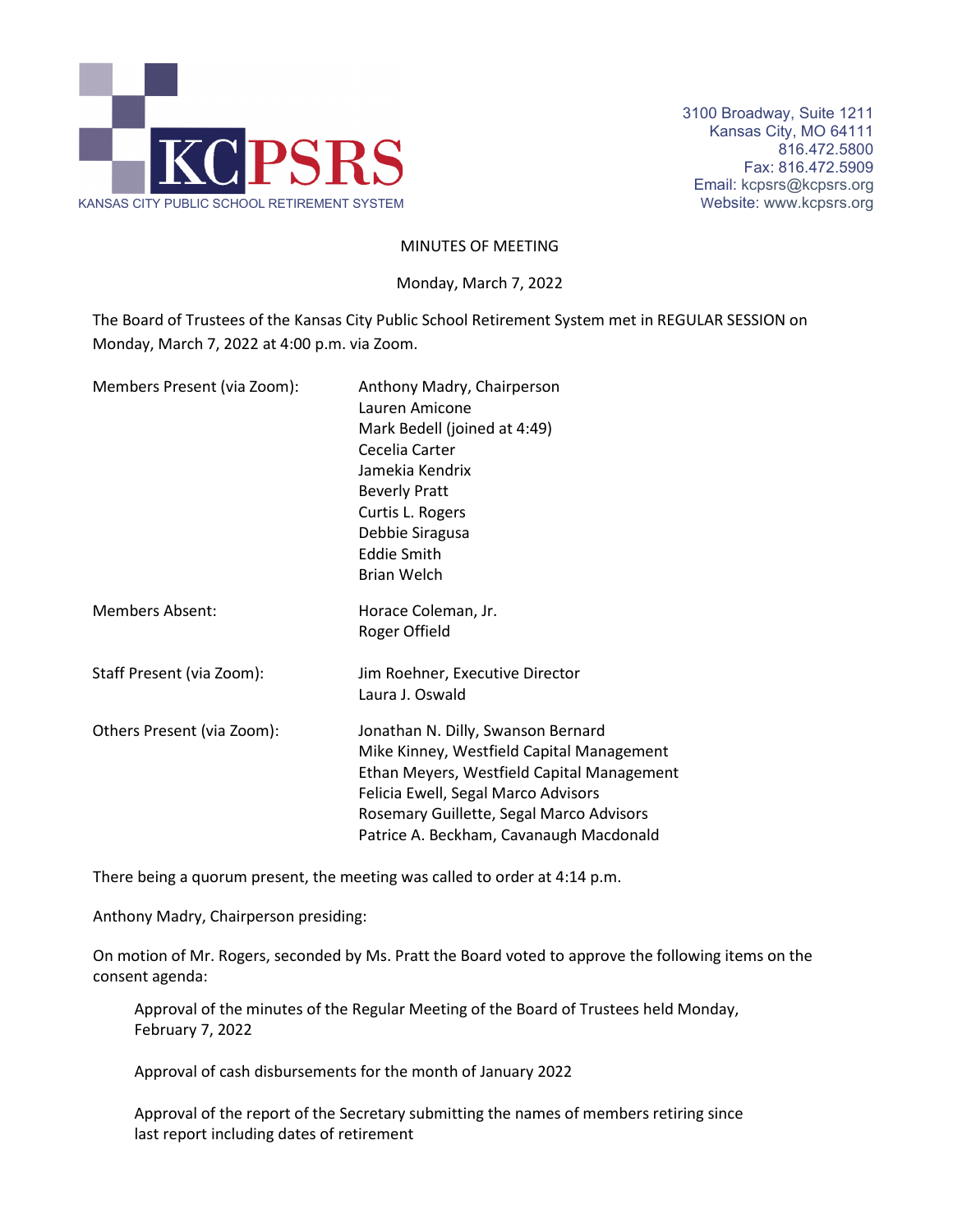Approval of the report of the Secretary submitting the names of members who have passed away since the last report

Mr. Madry called for the report of Westfield Capital Management.

Ms. Guillette addressed the Chair and Chair recognized Ms. Guillette's wishing to speak. Ms. Guillette reminded the representatives from Westfield Capital Management the presentation shared with the Board of Trustees is subject to public disclosure pursuant to the Missouri State Open Meetings and Records Law – Mo. Rev. Stat. Secs. 610.010 to 610.030.

On motion of Mr. Rogers, seconded by Mr. Smith, the Board voted unanimously to accept the presentation of Westfield Capital Management, as presented by Mr. Kinney and Mr. Meyers.

Mr. Madry called for the report of the Investment Committee.

Ms. Siragusa, Chairperson of the Investment Committee, asked Rose Guillette of Segal Marco Advisors to provide a summary of the 4<sup>th</sup> quarter annual investment reports. Ms. Guillette reported the following to the Board:

# 2021 4<sup>th</sup> Quarter Report

KCPSRS total fund gross performance for the fourth quarter ending December 31, 2021 was 13.5%, outperforming the policy index by 1.70%, and the net performance of 12.9%, outperformed the policy index by 1.10%.

In reviewing each fund manager's performance, most met their benchmark for the year.

The major asset classes are all within the target allocation ranges.

### Annual Investment Performance vs Investment Objectives

As of December 31, 2021, KCPSRS' total fund met all three of the Board's 3-and 5-year period objectives, Required Rate of Return; Actuarial Assumed Rate of Investment Return; Policy Index.

#### Annual Report of Manager Due Diligence Meetings

Segal Marco performed due diligence meetings with all KCPSRS investment managers during 2021.

On a motion of Ms. Pratt, seconded by Mr. Welch, the Board voted unanimously to receive and file the report of the Investment Committee.

Ms. Guillette stated that Segal Marco Advisors will present the Asset Liability Management (ALM) Study during June's quarterly Investment Committee meeting and at that time review our current asset allocation as well as discuss any proposed changes to our current asset mix based on results of the ALM study. She also stated that she discussed the liquidity and liability analysis and cash flow expectations of the total fund.

Ms. Guillette then reviewed the recommendation of the Investment Committee to adjust Fisher's Investment Guidelines, Section D to "Investment in any issuer must be limited to 8% of the market value of the portfolio" from the current guideline of 5%.

After a lengthy discussion, on motion of Ms. Pratt, seconded by Mr. Welch the Board voted unanimously to approve the Investment Committee's recommendation of the adjustment to Fisher's Investment Guidelines, Section D to "Investment in any issuer must be limited to 8% of the market value of the portfolio" from the current guideline of 5%.

Mr. Dilly addressed the Chair and Chair recognized Mr. Dilly's wishing to speak. Ms. Guillette responded to Mr.